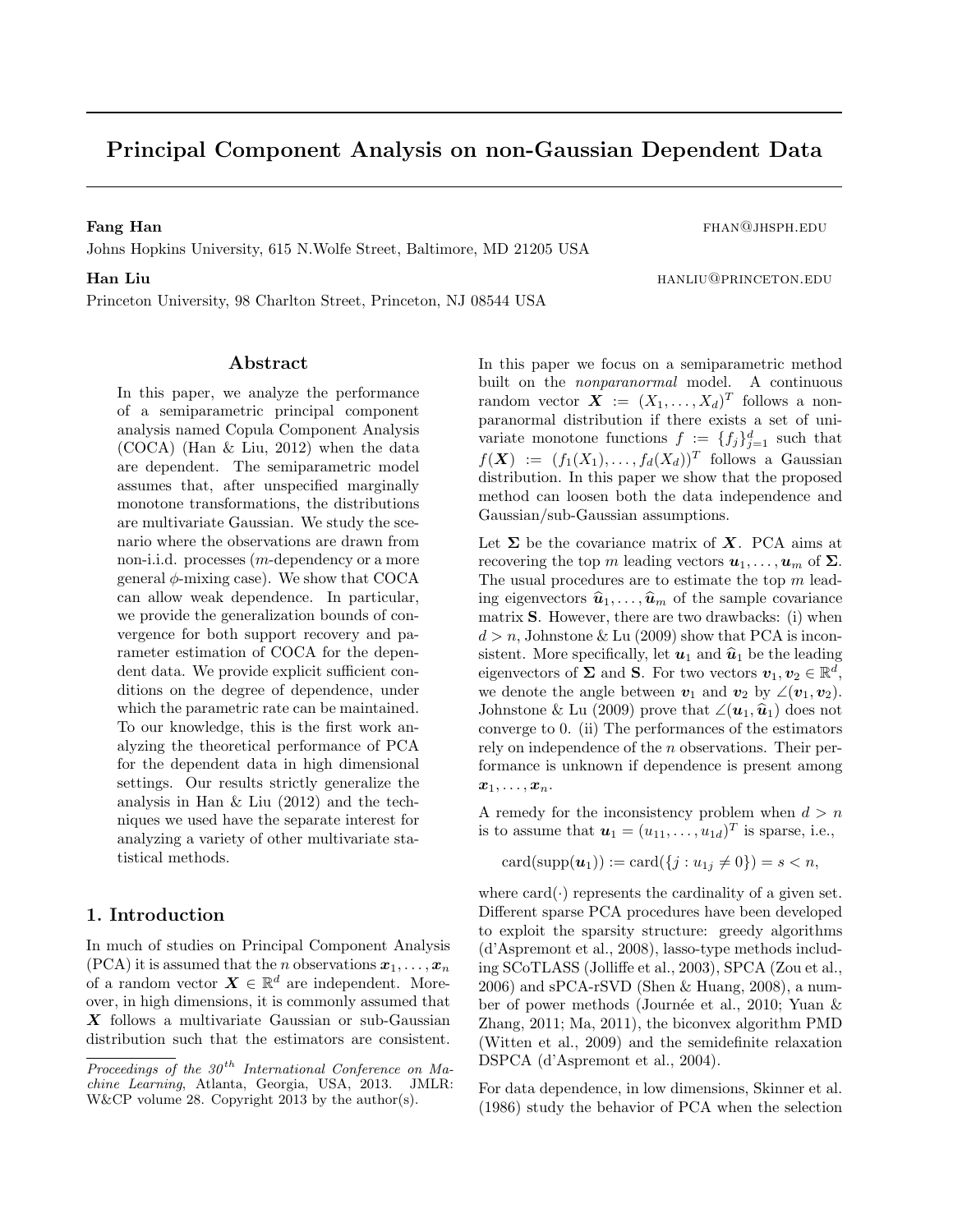of a sample of observations depends on a vector of latent covariates as, for example, in stratified sampling. Their analysis is based on the normality assumption and that the knowledge of the survey design is known. There are even fewer literatures in high dimensions for the dependent data. Loh & Wainwright (2011) study the high dimensional regression for Gaussian random vectors following a stationary vector regressive process. Very recently, Fan et al. (2012) analyze the penalized least square estimators, taking a weakly dependence structure, called  $\alpha$ -mixing, of the noisy term into consideration.

There are several drawbacks of PCA (or sparse PCA): (i) It is not scale-invariant, i.e., changing the measurement scale of variables makes the estimates different; (ii) Most estimating procedures require the data to be either Gaussian or sub-Gaussian so that the sample covariance matrix S converges to  $\Sigma$  in a fast rate; (iii) It cannot handle dependent data. Compared with PCA and sparse PCA, Han & Liu (2012) exploit a nonparametric Kendall's tau based regularization procedure, named Copula Component Analysis (COCA), for parameter estimation. They show that COCA is scale-invariant, able to deal with continuous data with arbitrary margins. In this paper, we further generalize their results, showing that COCA can allow weak data dependence. In particular, we provide the generalization bounds of convergence for both support recovery and parameter estimation for dependent data using our method. We provide explicit sufficient conditions on the the degree of dependence, under which the same parametric rate can be achieved. To our knowledge, this is the first work of analyzing the theoretical performance of PCA for dependent data in high dimensional settings.

The rest of the paper is organized as follows. In the next section, we briefly review the nonparanormal family (Liu et al., 2009; 2012) and the data dependence structure. In Section 3, we introduce the models and rank-based estimators proposed by Han & Liu (2012). We provide our main theoretical analysis of the rankbased estimators for the dependent data in Section 4. In Section 5, we employ the on synthetic data to illustrate the robustness of COCA to data dependence.

## 2. Background

We start with notations: Let  $\mathbf{M} = [M_{jk}] \in \mathbb{R}^{d \times d}$  and  $\mathbf{v}=(v_1,...,v_d)^T\in\mathbb{R}^d$ . Let v's subvector with entries indexed by I be denoted by  $v_I$ . Let M's submatrix with rows indexed by  $I$  and columns indexed by  $J$  be denoted by  $M_{IJ}$ . Let  $M_{I*}$  and  $M_{*J}$  be the submatrix of  $M$  with rows in  $I$ , and the submatrix of  $M$  with columns in J. For  $0 < q < \infty$ , we define the  $\ell_q$  and  $\ell_{\infty}$  vector norms as

$$
||\mathbf{v}||_q := \left(\sum_{i=1}^d |v_i|^q\right)^{1/q} \text{ and } ||\mathbf{v}||_{\infty} := \max_{1 \leq i \leq d} |v_i|,
$$

and we define  $||v||_0 := \text{card}(\text{supp}(v)) \cdot ||v||_2$ . We define the matrix  $\ell_{\text{max}}$  norm as the elementwise maximum value:  $||\mathbf{M}||_{\text{max}} := \max\{|M_{ij}|\}.$  Let  $\Lambda_j(\mathbf{M})$  be the  $j$ -th largest eigenvalue of M. In particular,

$$
\Lambda_{\min}(\mathbf{M}) := \Lambda_d(\mathbf{M})
$$
 and  $\Lambda_{\max}(\mathbf{M}) := \Lambda_1(\mathbf{M})$ 

are the smallest and largest eigenvalues of M. The vectorized matrix of  $M$ , denoted by  $vec(M)$ , is defined as:

$$
\text{vec}(\mathbf{M}):=(\mathbf{M}_{*1}^T,\ldots,\mathbf{M}_{*d}^T)^T.
$$

Let  $\mathbb{S}^{d-1} := \{ \boldsymbol{v} \in \mathbb{R}^d : ||\boldsymbol{v}||_2 = 1 \}$  be the *d*-dimensional  $\ell_2$  sphere. For any two vectors  $\boldsymbol{a}, \boldsymbol{b} \in \mathbb{R}^d$  and any two squared matrices  $\mathbf{A}, \mathbf{B} \in \mathbb{R}^{d \times d}$ , denote the inner product of  $\boldsymbol{a}$  and  $\boldsymbol{b}$ ,  $\boldsymbol{A}$  and  $\boldsymbol{B}$  by

$$
\langle \mathbf{a}, \mathbf{b} \rangle := \mathbf{a}^T \mathbf{b}
$$
 and  $\langle \mathbf{A}, \mathbf{B} \rangle := \text{Tr}(\mathbf{A}^T \mathbf{B}).$ 

The sign  $\frac{d}{dx}$  denotes that the two sides of the equality have the same distributions. For a sequence of random vector  $\{X_t\}_{t=-\infty}^{\infty}$  and two integers  $L < U$ , we denote  $\mathbf{X}_L^U := \{\mathbf{X}_t\}_{t=L}^U$ . The notation  $\mathbb{P}(\cdot)$  represents the probability if it is a set inside the brackets and the law (distribution) if it is a random vector inside the brackets.

#### 2.1. The Nonparanormal

We first provide the definition of the nonparanormal following Liu et al. (2012).

Definition 2.1 (The nonparanormal). Let  $f =$  ${f_j}_{j=1}^d$  be a set of monotone univariate functions. We say that a d dimensional random variable  $X =$  $(X_1, \ldots, X_d)^T$  follows a nonparanormal distribution  $NPN_d(\Sigma, f)$ , if

$$
f(\mathbf{X}) := (f_1(X_1), \dots, f_d(X_d))^T \sim N_d(\mathbf{0}, \Sigma), \text{ diag}(\Sigma) = 1.
$$
  
We call  $\Sigma$  the latent correlation matrix.

We next proceed to the invariance property of the rank-based estimator Kendall's tau in the nonparanormal family. Let  $\boldsymbol{X} = (X_1, \ldots, X_d)^T$  be a random vector. Let  $\tilde{X}_i$  and  $\tilde{X}_k$  be two independent copies of  $X_j$  and  $X_k$ . The population version of the Kendall's tau statistic is:

$$
\tau(X_j, X_k) := \text{Corr}\left(\text{sign}(X_j - \widetilde{X}_j), \text{sign}(X_k - \widetilde{X}_k)\right).
$$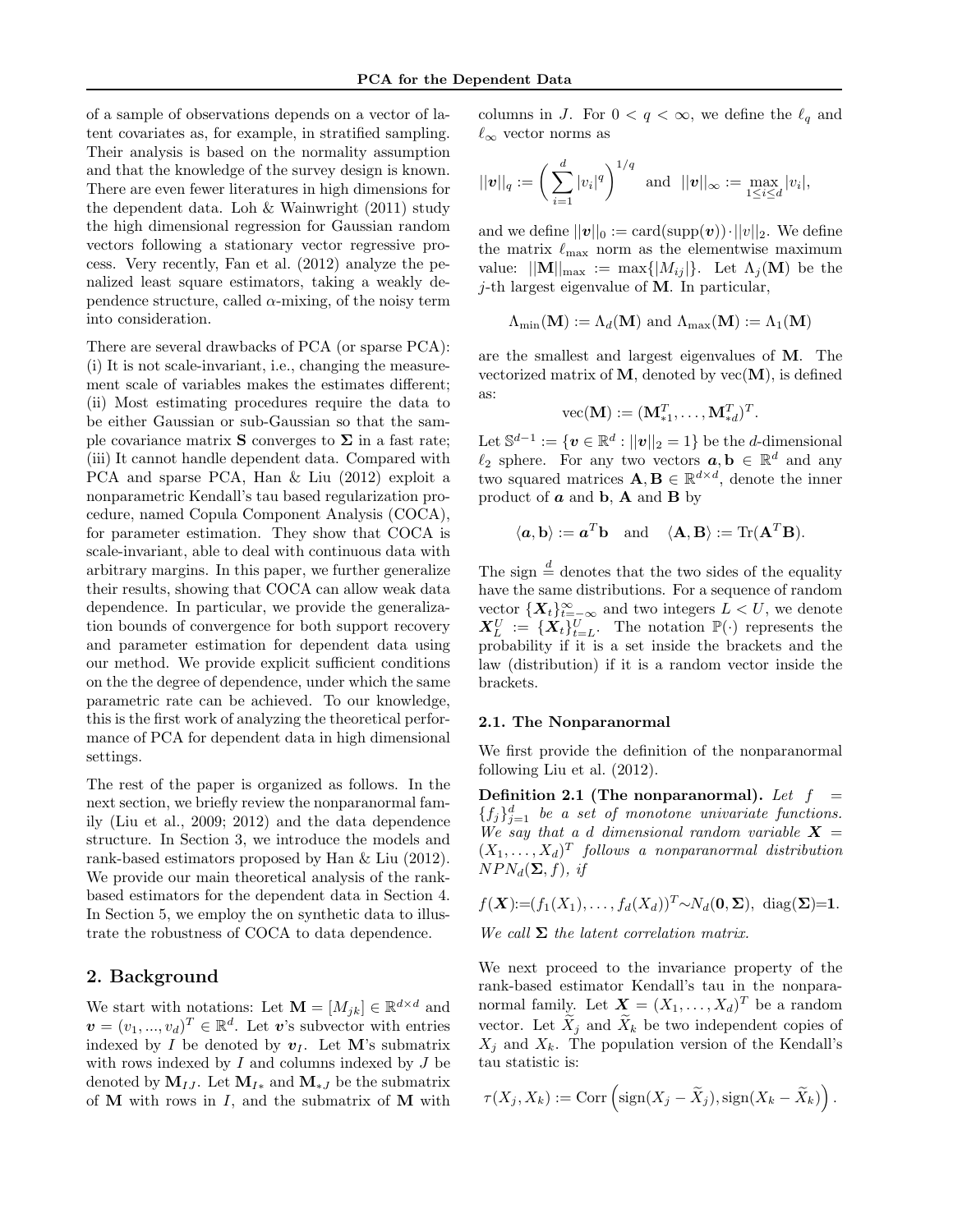Let  $x_1, \ldots, x_n \in \mathbb{R}^d$  be *n* observed data points. The sample version Kendall's tau statistic is defined as:

$$
\widehat{\tau}_{jk}(\boldsymbol{x}_1, \dots, \boldsymbol{x}_n) := \frac{2}{n(n-1)} \sum_{1 \le i < i' \le n} \text{sign}(x_{ij} - x_{i'j}) \cdot (x_{ik} - x_{i'k}), \tag{2.1}
$$

which is monotone transformation-invariant correlation between the empirical realizations of two random variables  $X_j$  and  $X_k$ . For  $x_1, \ldots, x_n$  independent, it is easy to verify that  $\mathbb{E} \widehat{\tau}_{jk}(\boldsymbol{x}_1, \ldots, \boldsymbol{x}_n) = \tau(X_j, X_k).$ We denote  $\widehat{\mathbf{R}} = [\widehat{R}_{jk}] \in \mathbb{R}^{d \times d}$  with

$$
\widehat{R}_{jk} = \sin(\frac{\pi}{2}\widehat{\tau}_{jk}(\boldsymbol{x}_1,\ldots,\boldsymbol{x}_n))
$$

the Kendall's tau matrix.

Another interpretation of the Kendall's tau statistic is that it is an association measure based on the notion of concordance. We call two pairs of real numbers  $(s, t)$  and  $(u, v)$  concordant if  $(s - t)(u - v) > 0$  and disconcordant if  $(s - t)(u - v) < 0$ . Kruskal (1958) show that

$$
\tau(X_j, X_k) = \mathbb{P}\left((X_j - \widetilde{X}_j)(X_k - \widetilde{X}_k) > 0\right) - \mathbb{P}\left((X_j - \widetilde{X}_j)(X_k - \widetilde{X}_k) < 0\right). (2.2)
$$

The following theorem, coming from Kruskal (1958), states the invariance property of the relationship between the population Kendall's tau statistic  $\tau(X_i, X_k)$ and the latent correlation coefficient  $\Sigma_{jk}$  in the nonparanormal family.

Theorem 2.2. Let  $X :=$  $(X_1,\ldots,X_d)^T$  $NPN_d(\Sigma, f)$ . We denote  $\tau(X_j, X_k)$  to be the population Kendall's tau statistic between  $X_j$  and  $X_k$ . Then  $\Sigma_{jk} = \sin\left(\frac{\pi}{2}\tau(X_j, X_k)\right)$ .

Proof. To prove Theorem 2.2, we actually have

$$
\tau(X_j, X_k) = \mathbb{P}\left((X_j - \widetilde{X}_j)(X_k - \widetilde{X}_k) > 0\right)
$$

$$
-\mathbb{P}\left((X_j - \widetilde{X}_j)(X_k - \widetilde{X}_k) < 0\right)
$$

$$
=\mathbb{P}\left((f_j(X_j) - f_j(\widetilde{X}_j))(f_k(X_k) - f_k(\widetilde{X}_k)) > 0\right)
$$

$$
-\mathbb{P}\left((f_j(X_j) - f_j(\widetilde{X}_j))(f_k(X_k) - f_k(\widetilde{X}_k)) < 0\right)
$$

$$
=\frac{2}{\pi}\arcsin(\Sigma_{jk}).
$$

The last equality is coming from Kruskal (1958)'s result for Gaussian distribution.  $\Box$ 

### 2.2. Mixing Conditions

In this section we provide definitions of several models of non-independent data. In particular, we will introduce the notions of strong mixing conditions:  $\phi$ mixing and  $\eta$ -mixing. These will be utilized later in analyzing the performance of the proposed method for the dependent data. We first introduce the stationary m-dependence sequences as follows.

Definition 2.3 (m-dependence). A stationary sequence  $X_1, \ldots, X_n$  is said to be m-dependence if and only if (i)  $X_i \stackrel{d}{=} X$  for  $i \in \{1, \ldots, n\}$  and some random vector  $\mathbf{X} \in \mathbb{R}^d$ ; (ii) For any  $s, t \in \{1, \ldots, n\}$ ,  $\mathbf{X}_s$ is independent of  $X_t$  whenever  $|s-t| > m$ .

m-dependency is of particular interest in several fields. For example, in genetics and epidemiology, data might contain samples of families and there are correlation between members of the same family. Moreover, mdependence can be seen as a simplified version of a time series, where  $\mathbf{X}_s$  and  $\mathbf{X}_t$  will often be highly dependent if  $|s-t|$  is small, with decreasing dependence as  $|s-t|$  increases.

Next we proceed to some more general weak dependency conditions. In particular, we build the dependence structure on the mixing sequences. To this end, we first introduce the  $\phi$  measure of dependence as follows.

Definition 2.4 ( $\phi$  measure of dependence). Let  $(\Omega, \mathcal{F}, \mathbb{P})$  be the probability space and  $\mathcal{A}, \mathcal{B} \subset \mathcal{F}$  be two σ-fields. We define the  $φ$  measures of dependence as:

$$
\phi(\mathcal{A}, \mathcal{B}) := \sup_{A \in \mathcal{A}, B \in \mathcal{B}, \mathbb{P}(A) > 0} |\mathbb{P}(B \mid A) - \mathbb{P}(B)|. \tag{2.3}
$$

We then describe the strong mixing conditions. Let  $\mathbf{X} = {\mathbf{X}_t}_{t= -\infty}^{\infty}$  be a sequence of random vectors. For  $-\infty \le L \le U \le \infty$ , define the  $\sigma$ -field  $\mathcal{F}_L^U$  to be  $\mathcal{F}_L^U :=$  $\sigma(\boldsymbol{X}_i, L \leq i \leq U)$ . For two probability measures  $\mu_1, \mu_2$ on the measurable space  $(\Omega, \mathcal{F})$ , the total variation distance between  $\mu_1$  and  $\mu_2$  is defined as:

$$
||\mu_1 - \mu_2||_{TV} := \sup_{A \in \mathcal{F}} |\mu_1(A) - \mu_2(A)|. \tag{2.4}
$$

With the above notations, the  $\phi$  and  $\eta$  dependence coefficients are defined as:

**Definition 2.5.** Let  $X = \{X_i\}_{i=0}^{\infty}$  be a sequence of random vectors defined in the probability space  $(\Omega, \mathcal{F}, \mathbb{P})$  and  $\mathbf{X}_i^j$  be the subsequence. For  $0 \leq L \leq$  $U \leq \infty$ , remind that  $\mathcal{F}_L^U := \sigma(\boldsymbol{X}_i, L \leq i \leq U)$ . The  $\phi$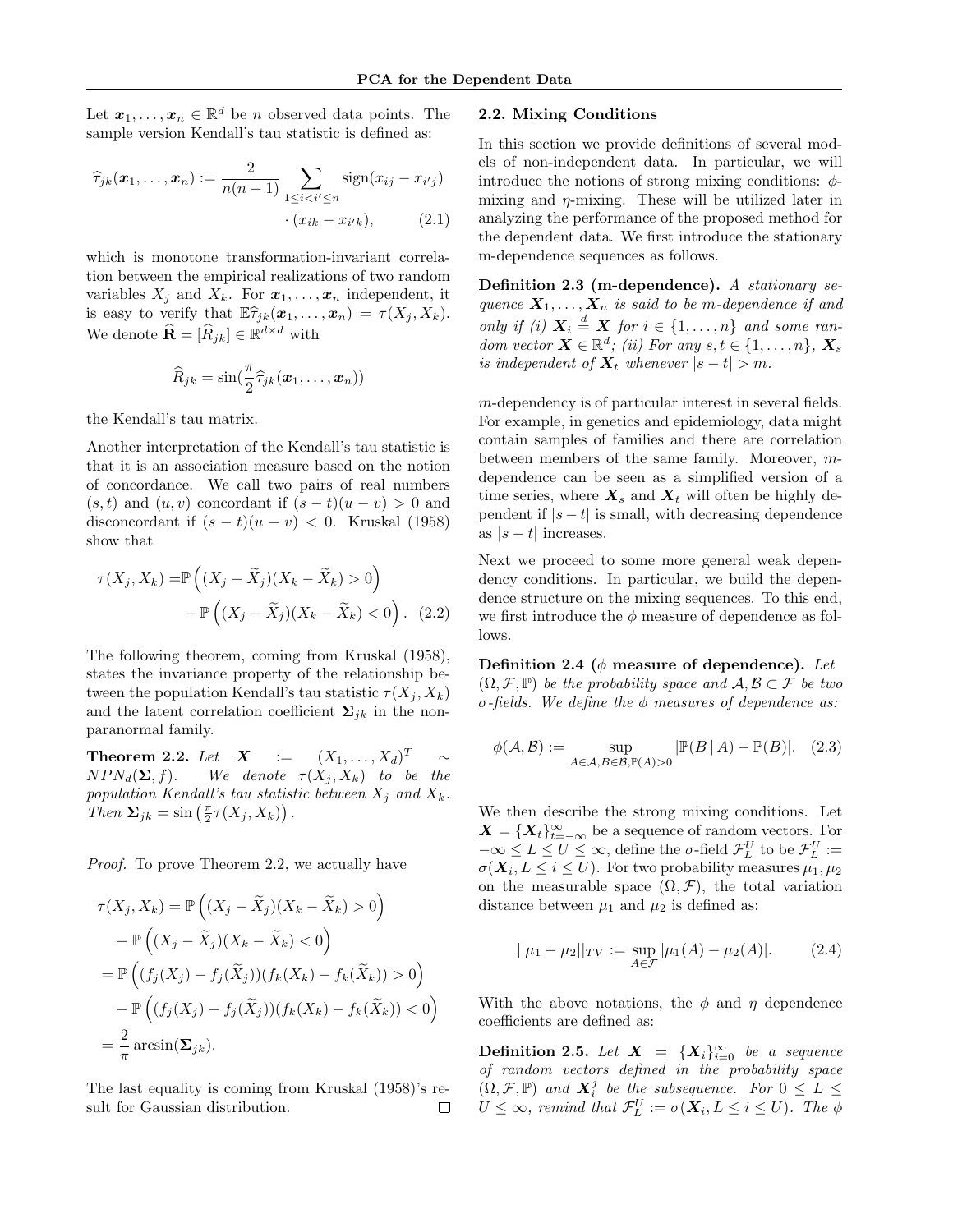and  $\eta$  dependence coefficients are defined as:

$$
\begin{aligned} \phi(m) &:= \sup_{j \in \mathbb{Z}} \phi(\mathcal{F}_0^j, \mathcal{F}_{j+m}^\infty); \\ \eta_{ij} &:= \mathop{ess~sup}\limits_{\boldsymbol{y}, \boldsymbol{x}, \boldsymbol{x}'} || \mathbb{P}(\boldsymbol{X}_j^n \,|\, \boldsymbol{X}_1^{i-1} = \boldsymbol{y}, \boldsymbol{X}_i = \boldsymbol{x}) \\ &- \mathbb{P}(\boldsymbol{X}_j^n \,|\, \boldsymbol{X}_1^{i-1} = \boldsymbol{y}, \boldsymbol{X}_i = \boldsymbol{x}') ||_{TV}. \end{aligned}
$$

The following lemma connects  $\eta_{ij}$  to  $\phi(m)$ . This is coming from Kontorovich & Ramanan (2008) for discrete case and a stronger version applicable to continuous case can be traced back to Samson (2000). This lemma will play an important role later in analyzing our proposed method. For self-containedness, we include a proof here.

Lemma 2.6 (Samson  $(2000)$ ). With the above notations, we have  $\eta_{ij} \leq 2\phi(j-i)$ .

Proof. By definition, we have

$$
\begin{aligned} &||\mathbb{P}(\!X_j^n|\bm{X}_1^{i-1}\!\!=\!\!\bm{y}\!,\!\bm{X}_i=\bm{x})\!\!-\!\!\mathbb{P}(\bm{X}_j^n|\bm{X}_1^{i-1}\!\!=\!\!\bm{y}\!,\!\bm{X}_i=\bm{x}')||_{TV} \\ &\leq ||\mathbb{P}(\bm{X}_j^n|\bm{X}_1^{i-1}=\bm{y},\bm{X}_i=\bm{x})-\mathbb{P}(\bm{X}_j^n)||_{TV} \\ &+||\mathbb{P}(\bm{X}_j^n|\bm{X}_1^{i-1}=\bm{y},\bm{X}_i=\bm{x}')-\mathbb{P}(\bm{X}_j^n)||_{TV} \\ &\leq 2\phi(j-i). \end{aligned}
$$

Therefore, by the continuity of the probability, we have  $\eta_{ij} \leq 2\phi(j-i)$ . This completes the proof. □

## 3. Methods

In this section, we briefly review the statistical models of Copula Component Analysis (COCA) proposed by Han & Liu (2012). The aim of COCA is to recover the principal components of the latent Gaussian distribution in the nonparanormal family.

#### 3.1. Scale-invariant PCA

PCA is not scale invariant, meaning that variables measured in different scales will result in different estimators (Jolliffe, 2005). To attack this problem, PCA conducted on the sample correlation matrix  $S^0$  instead of the sample covariance matrix S is commonly used. We call the procedure of conducting PCA on  $S^0$  the scale-invariant PCA. It is realized that a large portion of works claiming doing PCA are actually doing the scale-invariant PCA. It is under debate whether PCA or the scale-invariant PCA are preferred in different circumstances and we refer to Jolliffe (2005) for more discussions on it. In the population level, the scaleinvariant PCA aims at recovering the leading eigenvectors of the correlation matrix, which has the same sparsity pattern as the leading eigenvectors of the covariance matrix.

#### 3.2. Models

One of the intuition of PCA is coming from the Gaussian distribution. In geometric, the principal components define the major axes of the contours of constant probability for the multivariate Gaussian (Jolliffe, 2005). However, such a nice interpretation does not exist anymore when the distributions are away from the Gaussian. Balasubramanian & Schwartz (2002) construct examples such that PCA loses in the sense of preserving the structure of the data to the most. However, under the nonparanormal model and considering the monotone transformation  $f$  as a type of data contamination, the geometric intuition of PCA comes back.

In particular, for a positive definite matrix  $\Sigma$  with  $diag(\mathbf{\Sigma}) = \mathbf{1}$ , let  $\lambda_1 \geq \lambda_2 \geq \ldots \geq \lambda_d$  be eigenvalues of  $\Sigma$  and  $\theta_1, \ldots, \theta_d$  be the corresponding eigenvectors. For  $0 \le q \le 1$ , the  $\ell_q$  ball  $\mathbb{B}_q(R_q)$  is defined as:

$$
\text{when } q = 0, \ \mathbb{B}_0(R_0) := \{ \boldsymbol{v} \in \mathbb{R}^d : \text{card}(\text{supp}(\boldsymbol{v})) \le R_0 \};
$$
\n
$$
\text{when } 0 < q \le 1, \ \mathbb{B}_q(R_q) := \{ \boldsymbol{v} \in \mathbb{R}^d : ||\boldsymbol{v}||_q^q \le R_q \}.
$$

Accordingly, the model  $\mathcal{M}(q, R_q, \Sigma, f)$  is considered:

$$
\mathcal{M}(q, R_q, \Sigma, f) = \{ \mathbf{X} : \mathbf{X} \sim NPN_d(\Sigma, f), \boldsymbol{\theta}_1 \in \mathbb{S}^{d-1} \cap \mathbb{B}_q(R_q) \}.
$$
 (3.1)

The  $\ell_q$  ball induces a (weak) sparsity pattern when  $0 \leq q \leq 1$  and has been analyzed in linear regression (Raskutti et al., 2011) and sparse PCA (Vu & Lei, 2012). Moreover, the data are assumed to come from a nonparanormal distribution, which is a strict extension to the Gaussian distribution.

Inspired by the model  $\mathcal{M}(q, R_q, \Sigma, f)$ , we consider the following global estimator  $\theta_1$ , which maximizes the following equation with the constraint that  $\theta_1 \in \mathbb{B}_q(R_q)$ for some  $0 \le q \le 1$ :

$$
\widetilde{\theta}_1 = \underset{\mathbf{v} \in \mathbb{R}^d}{\operatorname{argmax}} \ \mathbf{v}^T \widehat{\mathbf{R}} \mathbf{v},
$$
\n
$$
\text{subject to} \quad \mathbf{v} \in \mathbb{S}^{d-1} \cap \mathbb{B}_q(R_q). \tag{3.2}
$$

Here  $\widehat{\mathbf{R}}$  is the estimated Kendall's tau matrix. The corresponding estimator  $\theta_1$  can be considered as a nonlinear dimensional reduction procedure and has the potential to gain more flexibility compared with PCA, as shown in the analysis of Han & Liu (2012).

## 4. Theoretical Properties

In this section we provide the theoretical properties of the proposed COCA estimator  $\theta_1$  as obtained in Equation (3.2) for the dependent data. To our knowledge,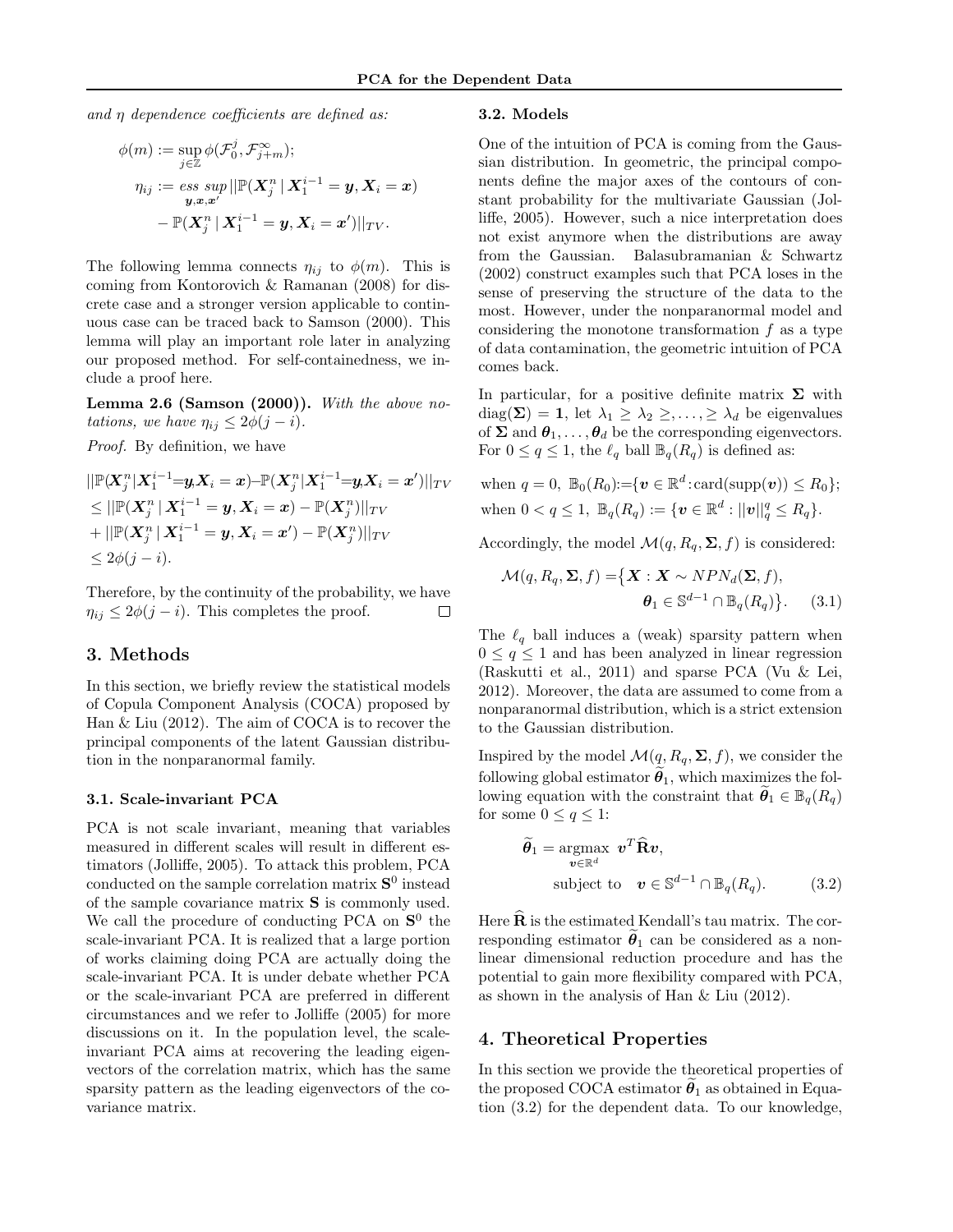this is the first work analyzing the theoretical performance of PCA for the dependent data in high dimensions. To provide some insights, we first deliver the rate of  $\theta_1$  converging to  $\theta_1$  when the data points are independent from each other. This theorem is coming from Han & Liu (2012).

Theorem 4.1 (Independence). Let  $\theta_1$  be the global optimum in Equation (3.2) and  $\mathbf{X} \in \mathcal{M}(q, R_q, \Sigma, f)$ . Let  $x_1, \ldots, x_n$  be an independent sequence of realizations of **X** and  $\hat{\mathbf{R}} := [\sin(\frac{\pi}{2} \hat{\tau}_{jk}(\mathbf{x}_1, ..., \mathbf{x}_n))]$  be defined<br>as in Faugtion (2.1) For any two vectors  $\mathbf{r}_k \in \mathbb{S}^{d-1}$ as in Equation (2.1). For any two vectors  $v_1 \in \mathbb{S}^{d-1}$ and  $v_2 \in \mathbb{S}^{d-1}$ , let  $|\sin \angle(v_1, v_2)| = \sqrt{1 - (v_1^T v_2)^2}$ . Then we have, with probability at least  $1 - 1/d^2$ ,

$$
\sin^2\!\angle(\widetilde{\boldsymbol{\theta}}_1,\boldsymbol{\theta}_1) \le \gamma_q R_q^2 \left(\frac{2\pi^2}{(\lambda_1 - \lambda_2)^2} \cdot \frac{\log d}{n}\right)^{\frac{2-q}{2}},\tag{4.1}
$$

where  $\gamma_q = 2 \cdot I(q=1) + 4 \cdot I(q=0) + (1+\sqrt{3})^2 \cdot I(0 <$  $q < 1$ ) and  $\lambda_j = \Lambda_j(\mathbf{\Sigma})$  for  $j = 1, 2$ .

*Proof.* The key idea of the proof is to utilize the  $\ell_{\text{max}}$ norm convergence result of **R** to Σ. See Han & Liu (2012) for a detailed proof. (2012) for a detailed proof.

It can be observed that the convergence rate of  $\theta_1$  to  $\theta_1$  will be faster when  $\theta_1$  lies in a more sparse ball. It makes sense because the effect of "the curse of dimensionality" will be decreasing when the parameters are more and more sparse. Generally, when  $R_q$  and  $\lambda_1, \lambda_2$ do not scale with  $(n, d)$ , the rate is  $O_P\left(\left(\frac{\log d}{n}\right)^{1-q/2}\right)$ , which is the parametric rate Vu & Lei (2012) obtain. In the following, we show that Theorem 4.1 can be applied to derive a support recovery result.

Corollary 4.2 (Independence). With the settings and notations in Theorem 4.1 held, let

$$
\Theta := supp(\boldsymbol{\theta}_1)
$$
 and  $\widehat{\Theta} := supp(\widetilde{\boldsymbol{\theta}}_1)$ .

If we further have

$$
\min_{j \in \Theta} |\theta_{1j}| \ge \frac{2\sqrt{2}R_0\pi}{\lambda_1 - \lambda_2} \sqrt{\frac{\log d}{n}},
$$

then we have  $\mathbb{P}(\widehat{\Theta} = \Theta) \ge 1 - d^{-2}$ .

We then generalize Theorem 4.1 to the nonindependent cases. Here the notions of m-dependence and  $\phi$ -mixing sequences as defined in Section 2.2 are exploited. We first provide an upper bound for the estimator  $\theta_1$  when the data points form an mdependence sequence.

Theorem 4.3 (m-dependence). Let  $X \in \mathbb{R}$  $\mathcal{M}(q, R_q, \Sigma, f)$  and  $\{X_t\}_{t=1}^n$  be a m-dependence stationary sequence with  $X_t \stackrel{d}{=} X$ . Let  $\widetilde{\theta}_1$  be the global optimum in Equation (3.2), where  $\widehat{\mathbf{R}} := [\sin(\frac{\pi}{2} \widehat{\tau}_{jk}(\mathbf{X}_1, \dots, \mathbf{X}_n))]$  is defined as in Equation (2.1). Let the parameter

$$
\gamma_{m,n} = 2(m+1)^2(1-m/n) + m(m+1)(2m+1)/(3n)
$$

represent the effect of dependence on the rate of convergence. Then we have, for any  $n \geq$  $4m^2/(\gamma_{m,n} \log d)$ , with probability at least  $1 - 1/d^2$ 

$$
\sin^2\!\angle(\widetilde{\theta}_1,\theta_1) \leq \gamma_q R_q^2 \left(\frac{4\pi^2 \gamma_{m,n}}{(\lambda_1 - \lambda_2)^2} \cdot \frac{\log d}{n}\right)^{\frac{2-q}{2}}, \tag{4.2}
$$

where  $\gamma_q = 2 \cdot I(q = 1) + 4 \cdot I(q = 0) + (1 + \sqrt{3})^2 \cdot I(0 <$  $q < 1$ ) and  $\lambda_j = \Lambda_j(\mathbf{\Sigma})$  for  $j = 1, 2$ .

Proof. The key is to estimate the convergence rate of **R** to  $\Sigma$  in the m-dependence setting. The detailed proof is presented in Han & Liu (2013). proof is presented in Han & Liu (2013).

Remark 4.4. It can be observed in Equation (4.2) that  $\theta_1$  converges to  $\theta_1$  in a rate related to both  $(n, d)$ and m. Generally, when  $R_q$  and  $\lambda_1, \lambda_2$  do not scale with  $(n, d)$ , the rate is  $O_P\left((\frac{m^2 \log d}{n})^{1-q/2}\right)$ . When m is fixed, the rate is optimal.

Using Theorem 4.3, we provide the support recovery result using a similar technique as the proof of Corollary 4.2.

Corollary 4.5 (m-dependency). With the settings and notations in Theorem 4.3 held, let

$$
\Theta := supp(\boldsymbol{\theta}_1)
$$
 and  $\widehat{\Theta} := supp(\widetilde{\boldsymbol{\theta}}_1)$ 

. If we further have

$$
\min_{j\in\Theta}|\theta_{1j}|\geq\frac{4R_0\pi\gamma_{m,n}}{\lambda_1-\lambda_2}\sqrt{\frac{\log d}{n}},
$$

then we have  $\mathbb{P}(\widehat{\Theta} = \Theta) \ge 1 - d^{-2}$ .

We next proceed to bound the angle between  $\tilde{\theta}_1$  and  $\theta_1$  in a more general setting of data dependence. Here the dependence is quantified by  $\phi$  measure as defined in Definitions 2.4 and 2.5.

Theorem 4.6 ( $\phi$ -mixing). Let  $X \in \mathcal{M}(q, R_q, \Sigma, f)$ and  $\{X_t\}_{t=1}^n$  be a stationary sequence with  $X_t \stackrel{d}{=} X$ . We assume that  $\{X_t\}_{t=1}^n$  satisfies that for any  $j \neq k \in$  $\{1, \ldots, d\}$  and  $m \in \mathbb{N}$ ,

$$
\sup_{i\in\mathbb{Z}} \phi(\sigma((\boldsymbol{X}_1)_{\{j,k\}},\ldots,(\boldsymbol{X}_i)_{\{j,k\}}),\\ \sigma((\boldsymbol{X}_{i+m})_{\{j,k\}},\ldots,(\boldsymbol{X}_n)_{\{j,k\}})) \leq \phi(m).
$$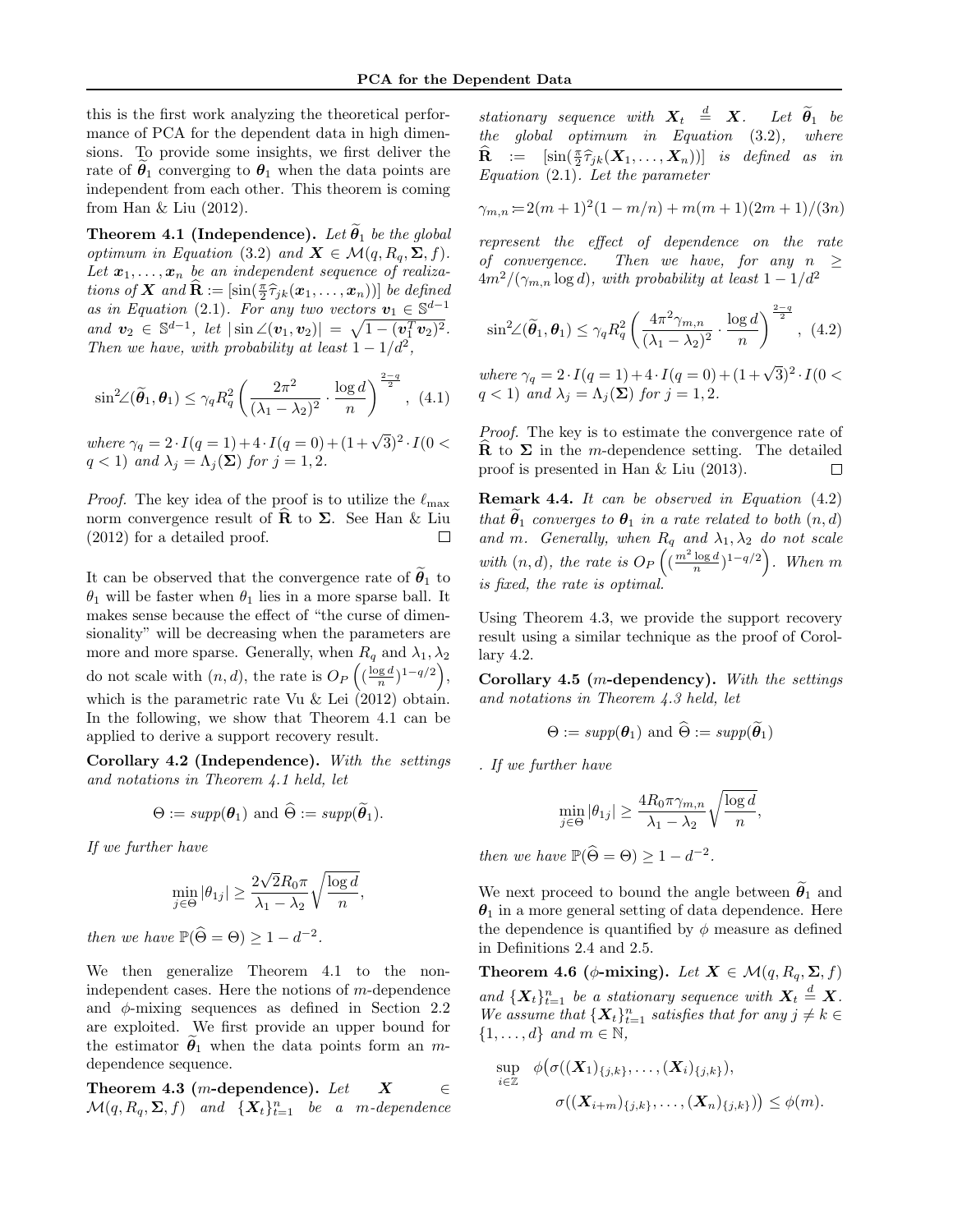Here  $\{\phi(i)\}_{i=1}^{n-1}$  is a sequence of positive numbers. Let  $\widetilde{\theta}_1$  be the global optimum in Equation (3.2), where  $\widehat{\mathbf{R}} := \left[\sin(\frac{\pi}{2}\widehat{\tau}_{jk}(\boldsymbol{X}_{1},\ldots,\boldsymbol{X}_{n}))\right]$  is defined as in Equation  $(2.1)$ . Let

$$
\gamma_{\phi} := \left(1 + 2\sum_{i=1}^{n-1} \phi(i)\right)^2 \tag{4.3}
$$

,

represent the effect of dependence on the rate of convergence. Then we have, supposing

$$
n \ge \frac{\left[\sum_{i=1}^{n-1} \left(\frac{n-i}{n-1} \phi(i)\right)\right]^2}{\gamma_{\phi} \log d}
$$

with probability at least  $1 - 1/d^2$ ,

$$
\sin^2\!\angle(\widetilde{\theta}_1,\theta_1) \leq \gamma_q R_q^2 \left(\frac{16\pi^2 \gamma_\phi}{(\lambda_1 - \lambda_2)^2} \cdot \frac{\log d}{n}\right)^{\frac{2-q}{2}}, \tag{4.4}
$$

where  $\gamma_q = 2 \cdot I(q = 1) + 4 \cdot I(q = 0) + (1 + \sqrt{3})^2 \cdot I(0 <$  $q < 1$ ) and  $\lambda_j = \Lambda_j(\mathbf{\Sigma})$  for  $j = 1, 2$ .

Proof. The main proof is to quantify the bias term, and then utilize Lemma 2.6 to build a bridge between the results in Section 5.1 in Kontorovich (2007) and the desired concentration inequality we need. Detailed proof is presented in Han & Liu (2013).  $\Box$ 

Remark 4.7. Sequences satisfying m-dependence is a subset of φ-mixing sequences. However, Theorem 4.3 provides a faster convergence rate than the result in Theorem 4.6. Moreover, the proof techniques in Theorem 4.3 has interesting points itself. It can be observed that when  $\phi(i)$  decreases fast (i.e., weakdependence), the rate is near-optimal. For example, supposing that  $R_q$  and  $\lambda_1, \lambda_2$  do not scale with  $(n, d)$ , when  $\phi(i) = O(i^{-2})$ , the rate is  $O_P\left(\left(\frac{\log d}{n}\right)^{1-q/2}\right)$ , which is optimal. When  $\phi(i) = O(i^{-1})$ , the rate is  $O_P\left(\left(\frac{\log^2 n \log d}{n}\right)^{1-q/2}\right).$ 

Again, a support recovery result can be provided using a similar technique as the proof of Corollaries 4.2 and 4.5.

Corollary 4.8 ( $\phi$ -mixing). With the settings and notations in Theorem 4.3 held, let

$$
\Theta := supp(\boldsymbol{\theta}_1)
$$
 and  $\widehat{\Theta} := supp(\widetilde{\boldsymbol{\theta}}_1)$ 

. If we further have

$$
\min_{j \in \Theta} |\theta_{1j}| \ge \frac{8R_0 \pi \gamma_{\phi}}{\lambda_1 - \lambda_2} \sqrt{\frac{\log d}{n}},
$$

then we have  $\mathbb{P}(\widehat{\Theta} = \Theta) \ge 1 - d^{-2}$ .

## 5. Experiments

In this section we investigate the robustness of COCA to data dependence on the synthetic data. We use the truncated power method proposed by Yuan & Zhang (2011) to approximate the global estimator  $\theta_1$  obtained in Equation (3.2). Two procedures are considered here:

Pearson: the classic sparse PCA using the Pearson sample correlation matrix;

Kendall: the proposed rank-based scale-invariant PCA method using the Kendall's tau correlation matrix.

In the simulation study we sample  $n$  data points  $\boldsymbol{x}_1, \ldots, \boldsymbol{x}_n$  from a certain random vector  $\boldsymbol{X} \in \mathbb{R}^{\overline{d}}$  with some type of data dependence. Here we set  $d = 100$ . We follow a similar generating scheme as in Han & Liu (2012). A covariance matrix  $\Sigma$  is firstly synthesized through the eigenvalue decomposition, where the first two eigenvalues are given and the corresponding eigenvectors are pre-specified to be sparse.

In detail, we let  $\omega_1 \geq \omega_2 \geq \ldots \geq \omega_d$  be the d eigenvalues of  $\Sigma$  and  $u_1, u_2, \ldots, u_d$  be the corresponding eigenvectors. Suppose that the first two dominant eigenvectors of  $\Sigma$ ,  $u_1$  and  $u_2$ , are sparse in the sense that only the first  $s = 10$  entries of  $u_1$  and the second  $s = 10$ entries of  $u_2$  nonzero, i.e.,

$$
u_{1j} = \begin{cases} \frac{1}{\sqrt{10}} & 1 \le j \le 10 \\ 0 & \text{otherwise} \end{cases} \text{ and } u_{2j} = \begin{cases} \frac{1}{\sqrt{10}} & 11 \le j \le 20 \\ 0 & \text{otherwise} \end{cases}
$$

and  $\omega_1 = 5$ ,  $\omega_2 = 2$ ,  $\omega_3 = \ldots = \omega_d = 1$ . The remaining eigenvectors are chosen arbitrarily. The correlation matrix  $\Sigma^0$  is accordingly generated and the leading eigenvector of  $\Sigma^0$  is sparse. We aim at recovering the leading eigenvector  $\theta_1$ .

To sample data from the nonparanormal, we also need the transformation functions:  $f = \{f_j\}_{j=1}^d$ . Here the following transformation function is considered: There exist five univariate monotone functions  $h_1, h_2, \ldots, h_5 : \mathbb{R} \to \mathbb{R}$  and

$$
h = \{h_1, h_2, h_3, h_4, h_5, h_1, h_2, h_3, h_4, h_5, \ldots\},\
$$

where

$$
h_1(x) := x, \ h_2(x) := \text{sign}(x)|x|^{1/2}, h_3(x) := x^3,
$$

$$
h_4(x) := \Phi(x), h_5(x) := \exp(x).
$$

Here  $\Phi$  is defined to be the cumulative distribution functions of the standard Gaussian. We then generate  $n = 100$  data points  $y_1, \ldots, y_n$  such that  $y_i \sim$  $N_d(\mathbf{0}, \mathbf{\Sigma})$  where  $\Sigma$  is defined as above. To evaluate the robustness of different methods for dependent data, we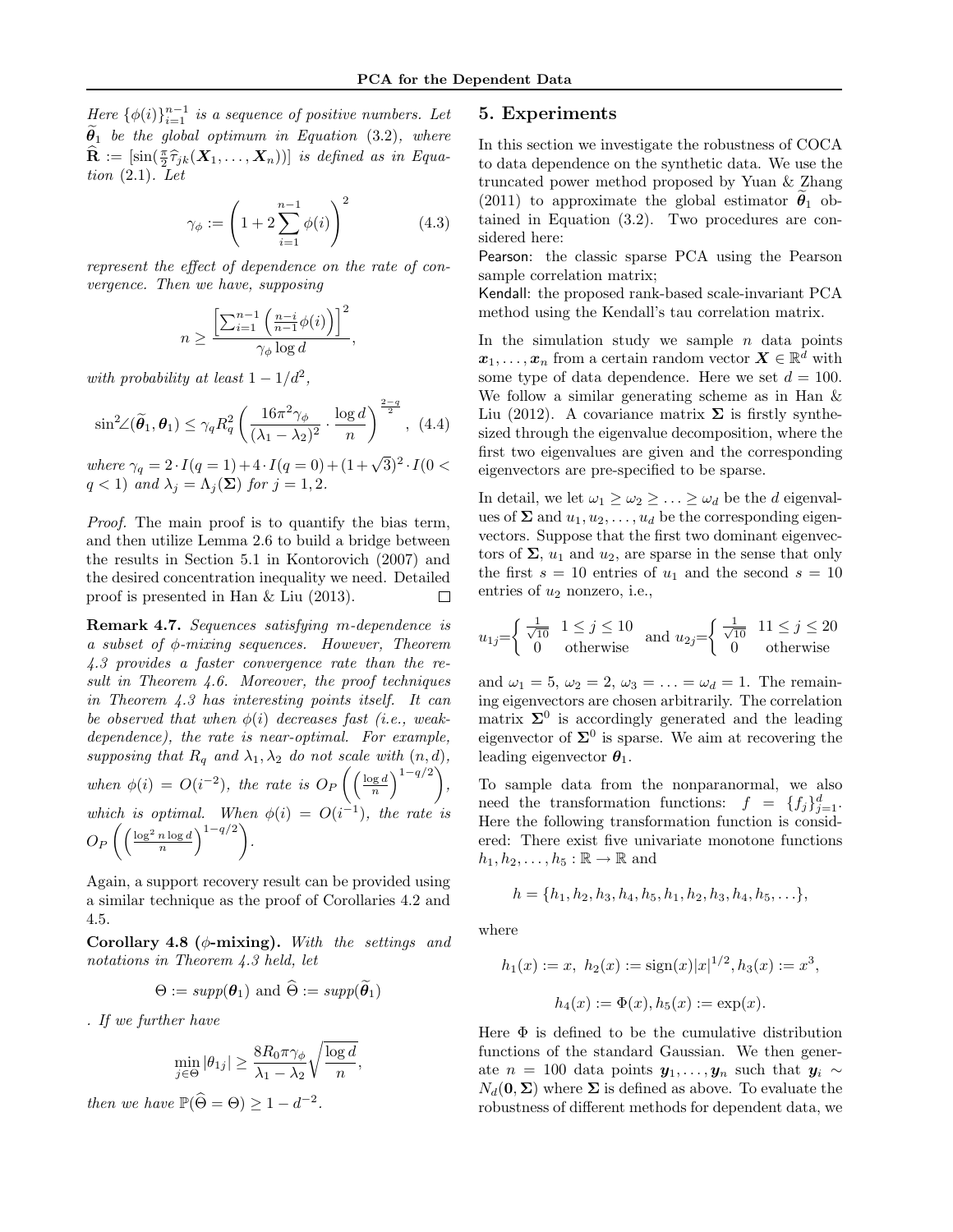

Figure 1. ROC curves for the Gaussian (Scheme 1) and non-Gaussian (Scheme 2) data (above and below) using the truncated power algorithm are presented. Here the data dependence degrees are at different levels ( $\rho = 0.2, 0.4, 0.6$ ). *n* is fixed to be 100 and  $d = 100$ .

suppose that  $z_1, \ldots, z_n$  follow a stationary vector autoregressive process as defined in Loh & Wainwright (2011). In detail, we assume that  $z_1 = y_1$  and for some real number  $0 \leq \rho \leq 1$ 

$$
z_{t+1} = \rho \cdot z_t + \sqrt{1 - \rho^2} y_{t+1}
$$
, for  $t = 1, ..., n-1$ .

Here we have that  $z_i \sim N_d(0, \Sigma)$  forms a dependent random sequence. Finally, we have the data points  $x_1, \ldots, x_n$ :

[Scheme 1]  ${x_i}_{i=1}^n = {z_i}_{i=1}^n$ , with  $x_i \sim N_d(0, Σ)$ ; [Scheme 2]  $\{x_i\}_{i=1}^n = \{h(z_i)\}_{i=1}^n$  where  $h :=$  $\{h_1, h_2, h_3, h_4, h_5, \ldots\}$ , with  $\boldsymbol{x}_i$  follows a non-Gaussian nonparanormal distribution.

The final data matrix we obtained is  $X =$  $(\boldsymbol{x}_1,\ldots,\boldsymbol{x}_n)^T \in \mathbb{R}^{n \times d}$ . The truncated power algorithm is then employed on  $X$  to computer the estimated leading eigenvector  $\theta_1$ .

To evaluate the empirical variable selection property of different methods, we define

$$
S := \{ 1 \le j \le d : \theta_{1j} \ne 0 \},\tag{5.1}
$$

$$
\mathcal{S}_{\delta} := \{ 1 \le j \le d : \boldsymbol{\theta}_{1j} \neq 0 \},\tag{5.2}
$$

to be the support sets of the true leading eigenvector  $\theta_1$  and the estimated leading eigenvector  $\theta_1$  using the tuning parameter  $\delta$ . In this way, the False Positive Number (FPN) and False Negative Number (FNN) of  $\delta$  are defined as:

FPN( $\delta$ ) := the number of features in  $\widehat{S}_{\delta}$  not in S, FNN( $\delta$ ) := the number of features in  $S$  not in  $\widehat{S}_{\delta}$ .

Then we can further define the False Positive Rate(FPR) and False Negative Rate (FNR) corresponding to the tuning parameter  $\delta$  to be

$$
FPR(\delta) := FPN(\delta)/(d - s), FNR(\delta) := FNN(\delta)/s.
$$

Under the Scheme 1 and Scheme 2 with different levels of dependence  $(\rho = 0, 0.2, 0.4, 0.6, 0.8)$ , we repeatedly generate the data matrix  $\boldsymbol{X}$  for 1,000 times and compute the averaged False Positive Rates and False Negative Rates using a path of tuning parameters  $\delta$ . The feature selection performances of different methods are then evaluated by plotting  $(FPR(\delta), 1 - FNR(\delta))$ . The corresponding ROC curves are presented in Figure 1.

There are several observations we can see from Figure 1: (i) With the increase of the data dependence level, both methods' performance decreases. (ii) Compared with the Gaussian case (Scheme 1), the difference between Pearson and Kendall are larger when the data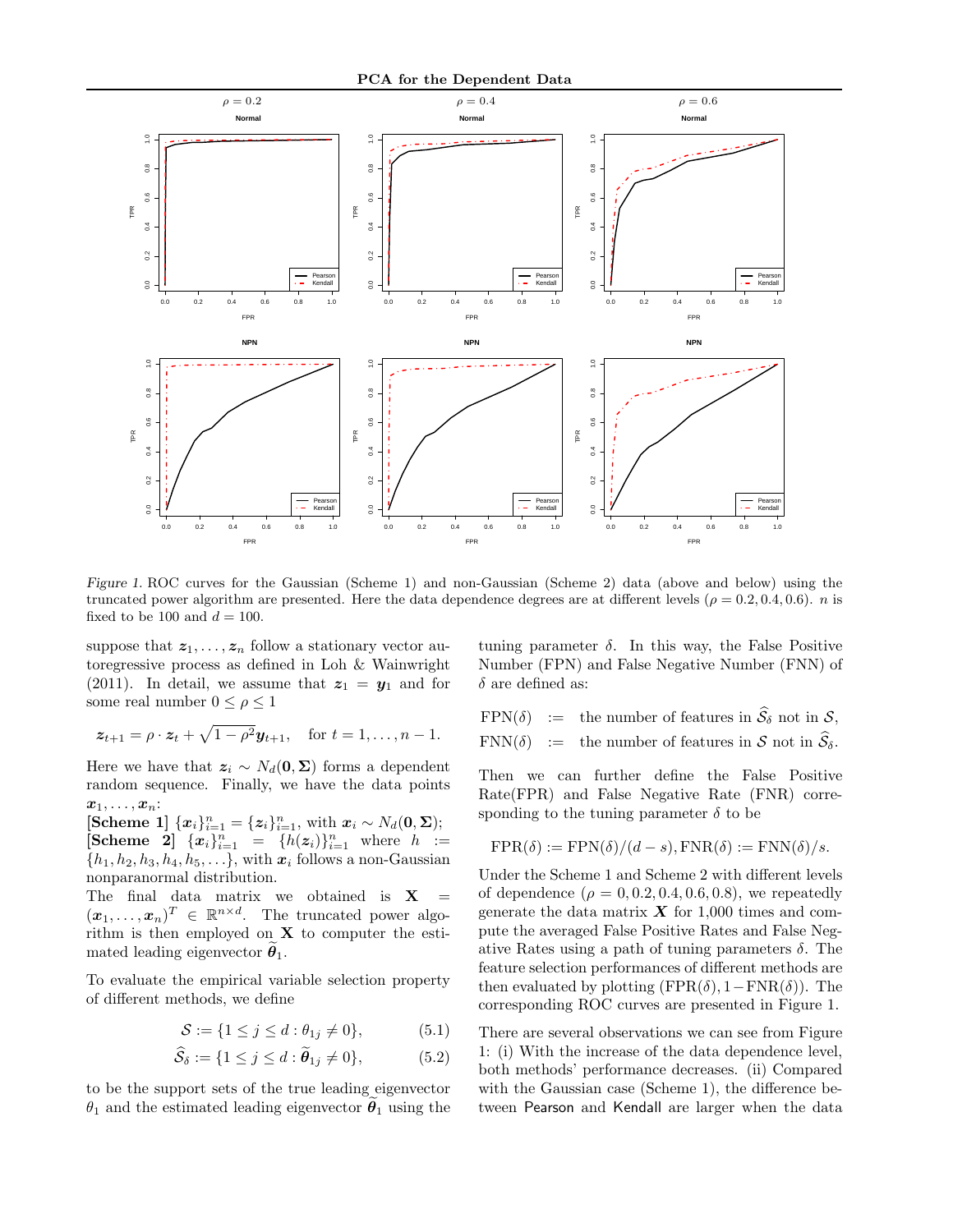|         | Gaussian (Scheme 1) |            |            |            | non-Gaussian (Scheme 2) |            |            |            |
|---------|---------------------|------------|------------|------------|-------------------------|------------|------------|------------|
|         | Pearson             |            | Kendall    |            | Pearson                 |            | Kendall    |            |
|         | $FPR(\%)$           | FNR.       | FPR.       | FNR.       | FPR.                    | FNR.       | FPR.       | FNR.       |
| 0.0     | 1.1(0.80)           | 0.0(0.00)  | 1.2(0.52)  | 0.0(0.00)  | 17.2(3.60)              | 7.3(3.72)  | 1.2(0.52)  | 0.0(0.00)  |
| $0.2\,$ | 1.8(0.89)           | 0.0(0.14)  | 1.3(0.69)  | 0.0(0.00)  | 17.4(3.42)              | 7.6(3.66)  | 1.3(0.69)  | 0.0(0.00)  |
| 0.4     | 4.4(1.30)           | 0.2(0.47)  | 2.7(1.06)  | 0.0(0.20)  | 18.5(3.56)              | 10.5(4.52) | 2.7(1.06)  | 0.0(0.20)  |
| 0.6     | 10.3(2.19)          | 2.8(1.77)  | 8.0(1.92)  | 1.7(1.39)  | 20.8(4.40)              | 16.9(5.70) | 8.0(1.92)  | 1.7(1.39)  |
| 0.8     | 20.2(4.30)          | 20.8(5.87) | 18.8(4.17) | 18.7(5.52) | 24.4(4.93)              | 27.7(6.38) | 18.8(4.17) | 18.7(5.52) |

Table 1. Quantitative comparison on the dataset under the generating Scheme 1 and Scheme 2. The means of the oracle false positive and false negative rates with their standard deviations in parentheses are presented. Here  $n = 100$ ,  $d = 100$ and the dependence degree  $\rho$  is increasing from 0 to 0.8.

are generated from Scheme 2. This coincides with the observations in Han  $&$  Liu (2012). (iii) When the data dependence degree  $\rho$  increases, Kendall performs better than Pearson in both the Gaussian and Nonparanormal cases, meaning that Kendall is more robust to the data dependence than Pearson.

To explore the empirical performances of difference methods using the truncated power method more, we define an oracle tuning parameter  $\delta^*$  to be the  $\delta$  with the lowest  $\text{FPR}(\delta) + \text{FNR}(\delta)$ :

$$
\delta^* := \underset{\delta}{\text{argmin}} \left( \text{ FPR}(\delta) + \text{FNR}(\delta) \right). \tag{5.3}
$$

In this way, an estimator  $\tilde{\theta}_1$  using the oracle tuning parameter  $\delta^*$  can be calculated and we compute the oracle false positive and false negative rates as:

$$
FPR^* = FPR(\delta^*) \text{ and } FNR^* = FNR(\delta^*). \tag{5.4}
$$

We present the means and standard deviations of  $(FPR^*, FNR^*)$  in Table 1.

There are several observations we can see from Table 1: (i) When  $\rho$  is increasing, both methods' oracle positive and negative rates decrease. (ii) In the perfect Gaussian case (Scheme 1) where the data points are independent of each other  $(\rho = 0)$ , there is no statistically significant difference between Kendall and Pearson. (iii) There exist statistically significant differences between Kendall and Pearson in Scheme 2, no matter how large the degree of data dependence  $(\rho)$ is. (iv) There is a statistically significant difference between Pearson and Kendall for the Gaussian case when  $\rho = 0.4$ , and Kendall performs constantly better than Pearson when  $\rho > 0$ . In all, Kendall is more robust to the data dependence than Pearson.

## 6. Conclusion

In this paper we analyze both theoretical and empirical performance of a newly proposed high dimensional semiparametric principal component analysis, named Copula Component Analysis (COCA), when the data are dependent. We provide explicit upper bounds of convergence for COCA estimators when the observations are drawn from several different types of noni.i.d. processes. Our results show that COCA can allow weak dependence. To our knowledge, this is the first work analyzing the theoretical performance of PCA for the dependent data in high dimensions. Our result strictly generalize the analysis in Han & Liu (2012) and the techniques we used have the separate interest for analyzing a variety of other multivariate statistical methods.

## 7. Acknowledgement

This research was supported by NSF award IIS-1116730.